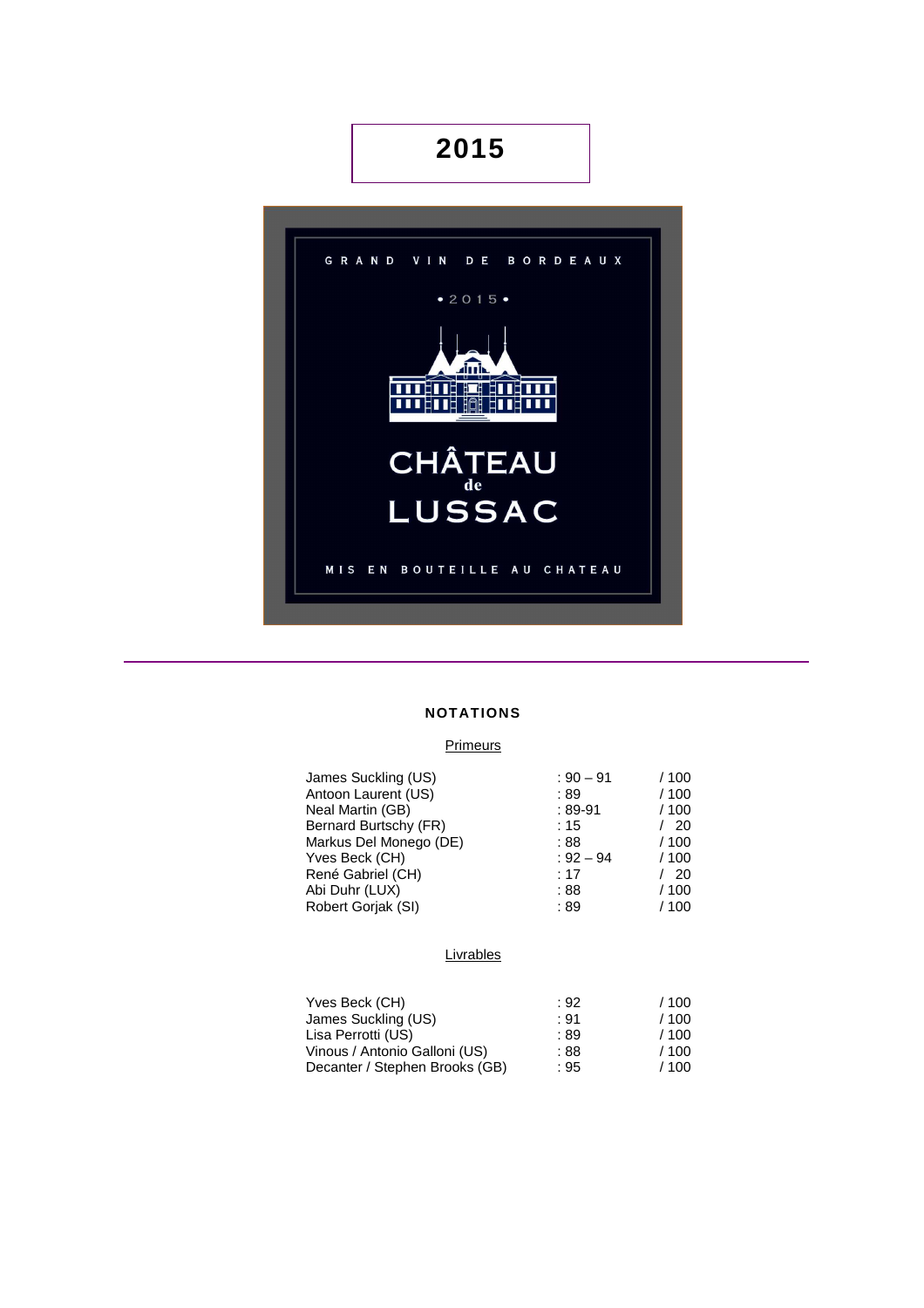

### **PRIMEURS**



**James SUCKLING (USA)**  April 2016 (Primeurs)

I like the bright blackberry and blueberry character. Full body, firm and silky tannins. Fresh finish. **90 – 91 / 100** 



**Yves BECK**  April 2016 (Primeurs)

Intense purple with purplish reflections. Fruity and spicy bouquet of very good expression. Notes of candied fruits expenses, toasts, cinnamon and cloves. Nice touch of minerality with graphite. Pleasant, attractive and compact attack. Good aromatic intensity in mouth. The wine has body and race. The tannins show themselves slowly at the end of mouth and are granular. They have enough chest to compete with the structure. Fruity finish. One of the most beautiful Chateau de Lussac that I've had the opportunity to taste. Bravo to all the team. **92 – 94 / 100**



#### **MARKUS DEL MONEGO**  April 2016

Dark purple red with violet hue and almost black core. Spicy notes, hints of incense backed, by succulent fruit, on the palate well-structured with firm tannins. **88 / 100**

**René GABRIEL**  April 2016 (Primeurs)



Purple garnet, dense in the core, lilac nuance in circumference. An intense bouquet of fruit, a lot of red cherries and wood raspberries. At the palate an enormous structure of fruit supported by the acidity, still seems a little raw, floury on the tongue. We know however by experience that it needs at least 5 years for this vineyard to show itself. Most of the time, still a little more. And it is the case. Can still progress. 2022-2036. **17 / 20** 



**Neal MARTIN** 

April 2016 (Primeurs)

The 2015 Château de Lussac has a very ripe and showy bouquet with plush ripe kirsch and blueberry fruit, though it seems to calm down in the glass. The palate is medium-bodied with smooth tannin, lush raspberry and blackberry fruit with a pleasant saline edge on the finish. This is a finely crafted Lussac Saint-Emilion. Drink 2019-2035. **89-91/100**



**Bernard BURTSCHY**  April 2016 (Primeurs)

The wine is well built with a good density, it is a bit fresher than usually, which spoils nothing, quite the opposite. 3-10 years. **15/20** 



**Abi DUHR**  June 2016 (Primeurs)

Massive wine with much substance, not very charming at this stage. A little too much pushed extraction masks the fruit at this stage of its evolution. Promising. **88/100**